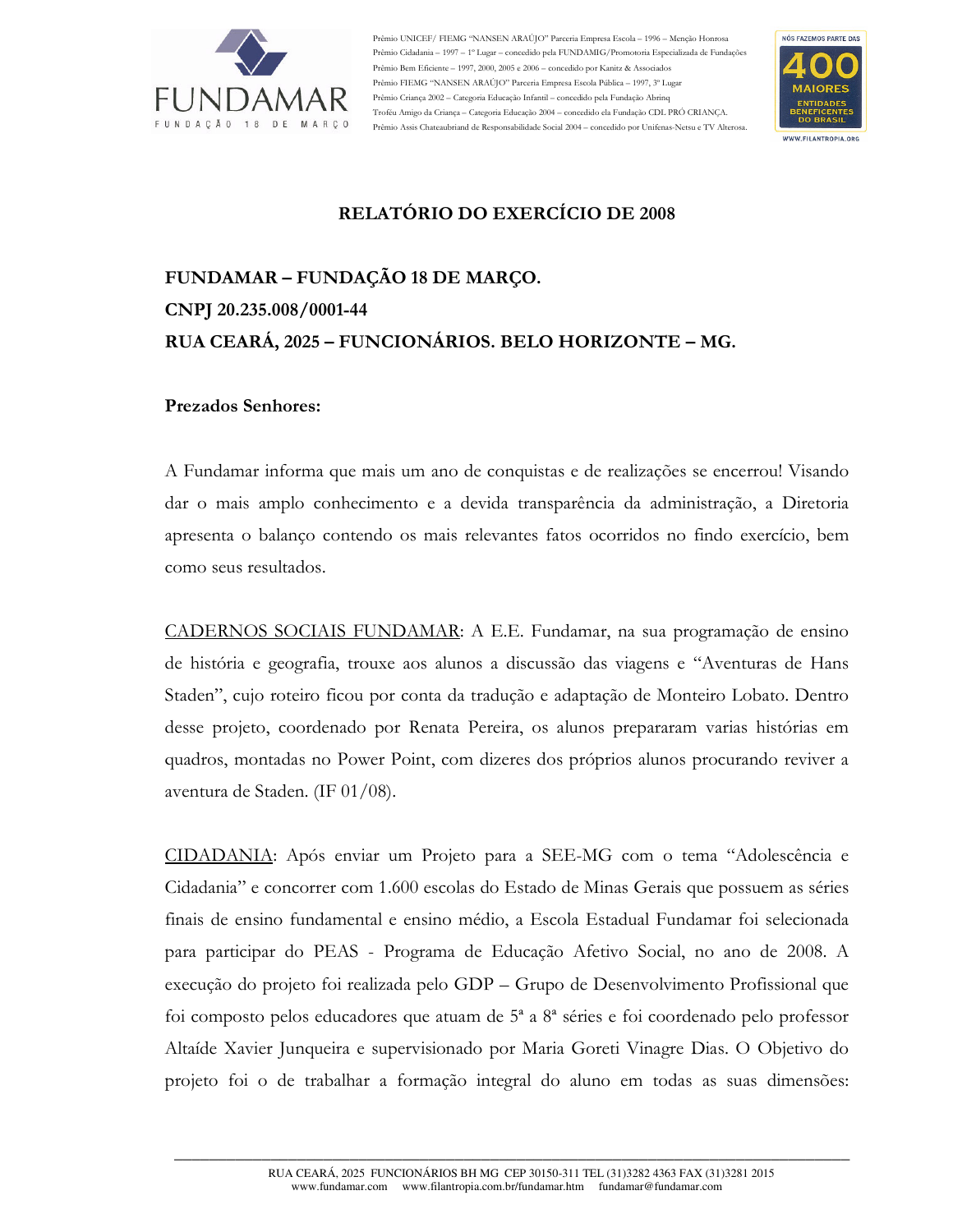

Prêmio UNICEF/ FIEMG "NANSEN ARAÚJO" Parceria Empresa Escola - 1996 - Menção Honrosa Prêmio Cidadania -- 1997 -- 1º Lugar -- concedido pela FUNDAMIG/Promotoria Especializada de Fundações Prêmio Bem Eficiente - 1997, 2000, 2005 e 2006 - concedido por Kanitz & Associados Prêmio FIEMG "NANSEN ARAÚJO" Parceria Empresa Escola Pública - 1997, 3º Lugar Prêmio Criança 2002 - Categoria Educação Infantil - concedido pela Fundação Abrinq Troféu Amigo da Crianca - Categoria Educação 2004 - concedido ela Fundação CDL PRÓ CRIANCA. Prêmio Assis Chateaubriand de Responsabilidade Social 2004 - concedido por Unifenas-Netsu e TV Alterosa



cognitiva, afetiva, cultural e social. O projeto recebeu uma verba de R\$ 6.000,00 da SEE para custear suas despesas. (IF 03/08).

PESOUISA LITERÁRIA: Alunos e Professores da E.E. Fundamar realizaram em 2008 pesquisas históricas em várias áreas. A mais importante foi a descoberta dos trabalhos das Academias de Letras de Paraguaçu e de Machado e da existência do Conselho Municipal do Patrimônio Cultural do Município de Paraguaçu, que já existe desde o ano de 2001. Este último, desconhecido de muitos, foi o que provocou mais debates. A pesquisa resultou em muitas informações e documentos que ficaram expostos por vários dias no refeitório da E.E. Fundamar. A pesquisa foi muito elogiada e obteve o interesse de todos. (IF 02/09).

ASSISTÊNCIA SOCIAL: A assistente social da E.E. Fundamar, historiadora Maria Lúcia Prado Costa, realizou um trabalho de consultoria ambiental de BH, o que lhe permitiu conhecer comunidades rurais de outras regiões mineiras. Fez isto sem se desligar da E.E. Fundamar graças aos meios eletrônicos que lhe permitiram comandar à distância as atividades dos monitores da escola. Neste período foi possível produzir dois power points sobre a história regional do Sul de Minas, a partir de monografias escritas por ela anteriormente. (IF  $02/09$ ).

MUSEU VIRTUAL DA MEMÓRIA DA EDUCAÇÃO: O Centro de Referência do Professor, mantido pela Secretaria de Estado da Educação de Minas Gerais, montou um Museu Virtual da Memória da Educação, disponível site:  $no$  $\frac{\text{http://crv.educacao.mg.gov.br}}{\text{http://crv.educacao.mg.gov.br}}$ . Para tanto solicitou às escolas mineiras que possuem acervo histórico que enviassem fotografias para aquele Museu. Visando atender ao pedido a Escola Estadual Fundamar que tem enorme arquivo de fotos não apenas da própria escola, mas de outras escolas visitadas nos municípios de Paraguaçu e Machado pôde dar uma boa contribuição. Houve fotos resgatadas durante o trabalho de pesquisa que resultou na monografia: "Escolaridade dos Pais dos Alunos da Escola Fundamar: 2004" e também fotos do Projeto Fazenda Escola Fundamar nos idos da década 1980. (IF 04/09).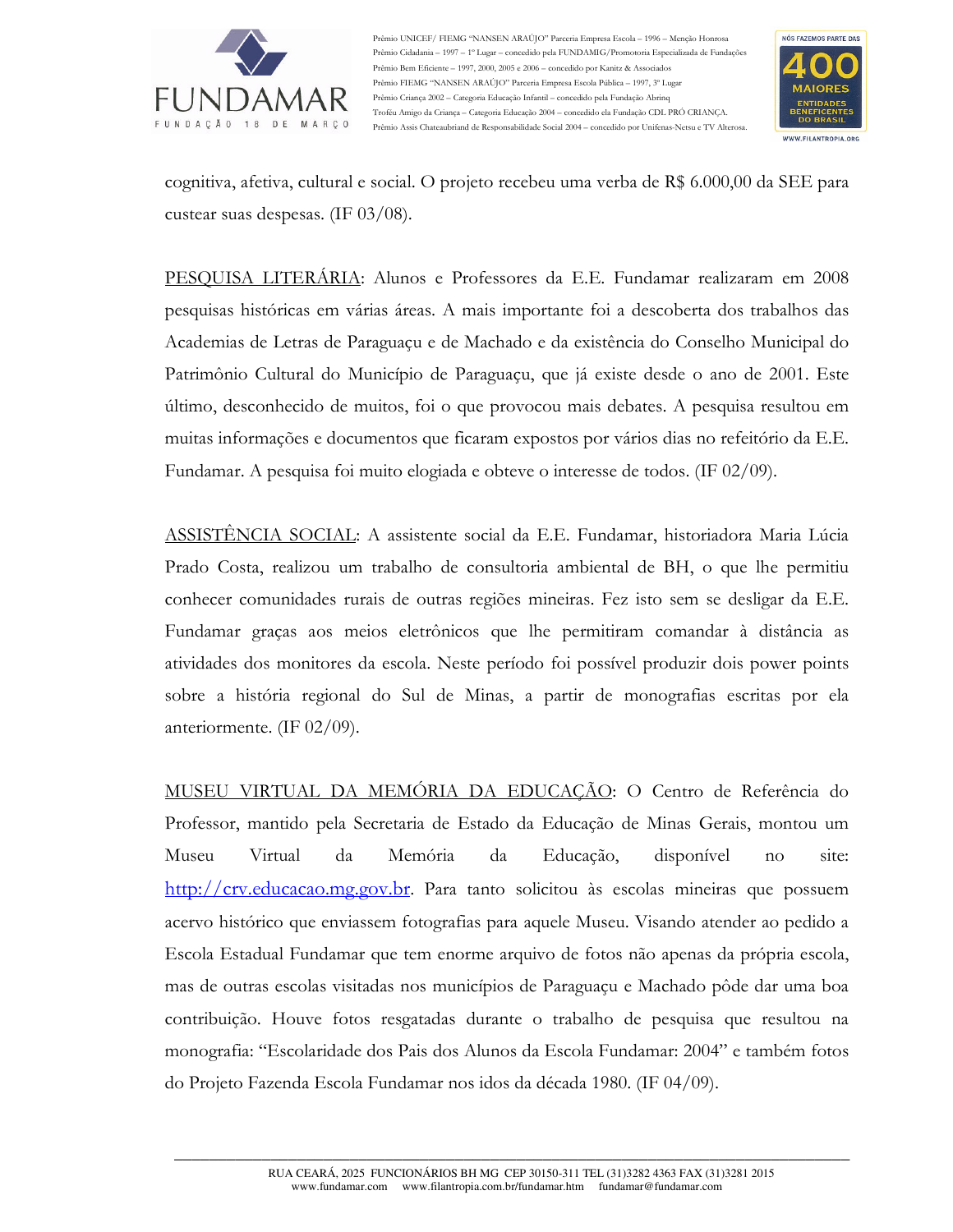

io UNICEF/ FIEMG "NANSEN ARAÚJO" Parceria Empresa Escola - 1996 - Menção Honrosa .<br>io Cidadania – 1997 – 1º Lugar – concedido pela FUNDAMIG/Promotoria Especializada de Fundações Prêmio Bem Eficiente - 1997, 2000, 2005 e 2006 - concedido por Kanitz & Associados Prêmio FIEMG "NANSEN ARAÚIO" Parceria Empresa Escola Pública - 1997. 3º Lugar Prêmio Criança 2002 - Categoria Educação Infantil - concedido pela Fundação Abrino Troféu Amigo da Crianca - Categoria Educação 2004 - concedido ela Fundação CDL PRÓ CRIANCA. Prêmio Assis Chateaubriand de Responsabilidade Social 2004 - concedido por Unifenas-Netsu e TV Alterosa



BOM DESEMPENHO DA E.E. FUNDAMAR: Na avaliação do desempenho das escolas públicas de Minas Gerais em 2.006 os alunos da E.E. Fundamar se saíram bem. O SIMAVE (Sistema Mineiro de Avaliação da Educação Pública), através de seu programa PROEB, analisa a eficiência da escola, a qualidade e efetividade do ensino público fundamental em todo o Estado. Os alunos da 4ª e 8ª séries da E.E. Fundamar foram avaliados nas provas de Língua Portuguesa, 57 da 4ª série e 32 da 8ª série. Já pela prova de Matemática, 86 alunos prestaram o exame (53 e 33 alunos das 4<sup>ª</sup> e 8<sup>ª</sup> séries respectivamente). Os números divulgados em 2008 apontaram resultados promissores tanto para os alunos da 4<sup>ª</sup> quanto para os da 8ª série do Ensino Fundamental da E.E. Fundamar. Não só foram melhores do que em 2.003 como superiores à média das escolas de todo o Estado. Em Matemática os da 8<sup>ª</sup> série obtiveram 249,05 quando a média foi de 246,3 e em Português, 244,9 contra 242,7 das demais escolas estaduais. Os alunos da 4ª série por sua vez superaram a média estadual na disciplina de Matemática em 5,5 pontos (202 a 196,5). (IF 04/09)



da rede estadual em cada faixa de proficiência.

Gráfico 1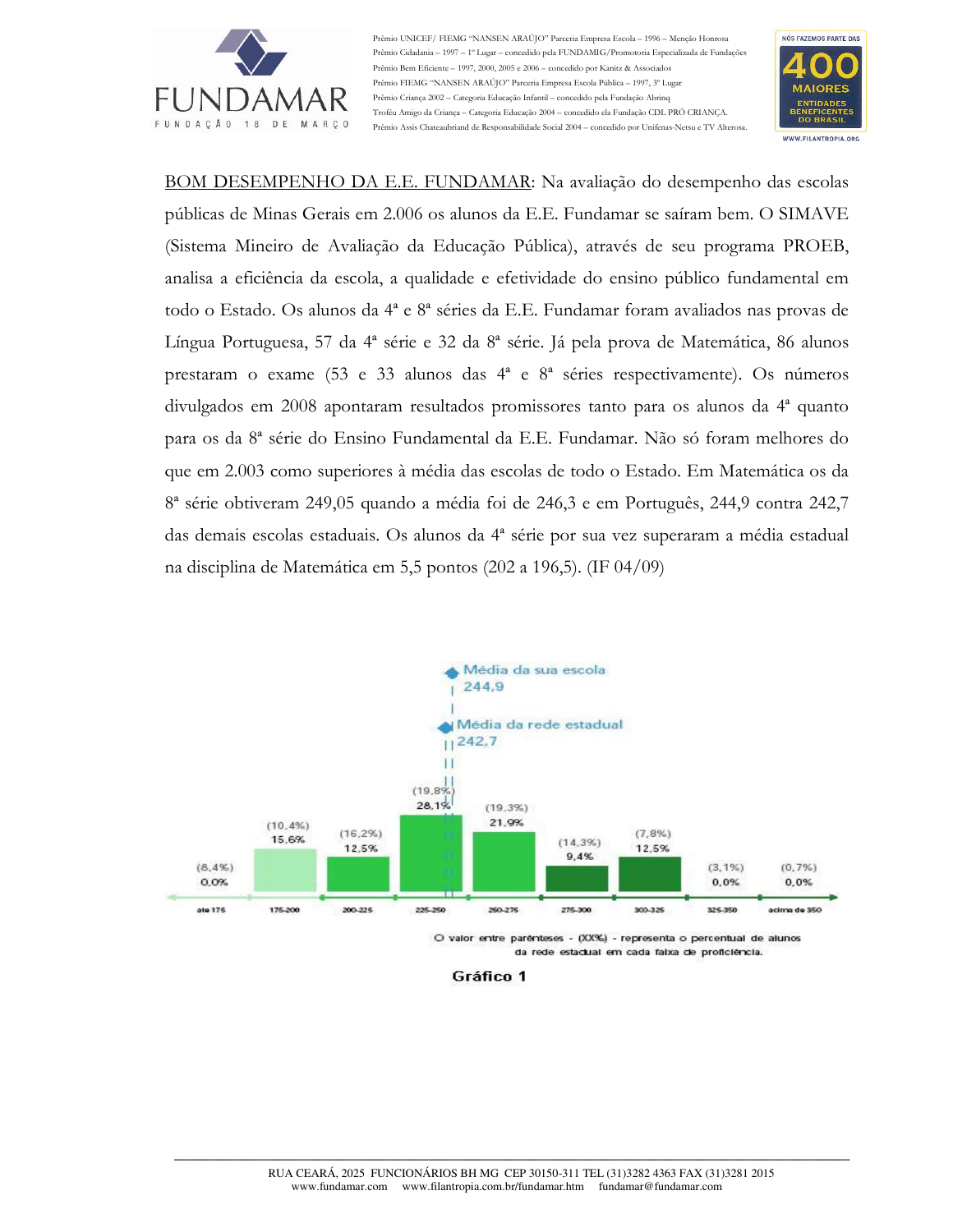

io UNICEF/ FIEMG "NANSEN ARAÚJO" Parceria Empresa Escola - 1996 - Menção Honrosa io Cidadania – 1997 – 1º Lugar – concedido pela FUNDAMIG/Promotoria Especializada de Fundações Prêmio Bem Eficiente - 1997, 2000, 2005 e 2006 - concedido por Kanitz & Associados io FIEMG "NANSEN ARAÚJO" Parceria Empresa Escola Pública - 1997, 3º Lugar Prêmio Criança 2002 - Categoria Educação Infantil - concedido pela Fundação Abrino Troféu Amigo da Crianca - Categoria Educação 2004 - concedido ela Fundação CDL PRÓ CRIANCA. Prêmio Assis Chateaubriand de Responsabilidade Social 2004 - concedido por Unifenas-Netsu e TV Alterosa





#### Gráfico 2

PRO-ALFA: Um dos instrumentos do SIMAVE - Sistema Mineiro de Avaliação da Educação é o PROALFA – Programa de Avaliação de Alfabetização que examina o desempenho dos alunos da rede pública estadual de Minas Gerais. O resultado em 2008 foi auspicioso para os alunos da terceira série E.E. Fundamar., 652,1 pontos. Os demais estabelecimentos públicos do Município de Paraguaçu receberam 585,9; os da 41<sup>ª</sup> SRE – Varginha circunscrição que abrange várias cidades do Sul de Minas, 564,9. As Escolas de todo o Estado de Minas Gerais, 550,3. Maiores informações sobre o PROALFA podem ser encontradas no site oficial da Secretaria de Estado da Educação de Minas Gerais.

| SIMAVE - SISTEMA MINEIRO DE AVALIAÇÃO DA EDUCAÇÃO<br><b>RESULTADOS EM 2008</b> |                             |                           |            |                                 |  |
|--------------------------------------------------------------------------------|-----------------------------|---------------------------|------------|---------------------------------|--|
| Rede Pública de MG<br>$\Rightarrow$                                            | Escola Estadual<br>Fundamar | Município de<br>Paraguaçu | $41^a$ SRE | Escolas de todo<br>Estado de MG |  |
| Total de pontos $\Rightarrow$                                                  | 652,1                       | 585,9                     | 564,9      | 550,3                           |  |

(IF  $12/08$ ) Fonte: www.educacao.mg.gov.br

BOLSA DE ESTÁGIO PARA ESTUDANTES ESTRANGEIROS: A Fundamar -Fundação 18 de Março, em associação com a Cia. da Informação, Homero Costa Advogados, a IE 3 Global Internships e a Universidade de Oregon, USA firmaram um convênio com a finalidade de facilitar o intercâmbio de estudantes de direito. A IE3 foi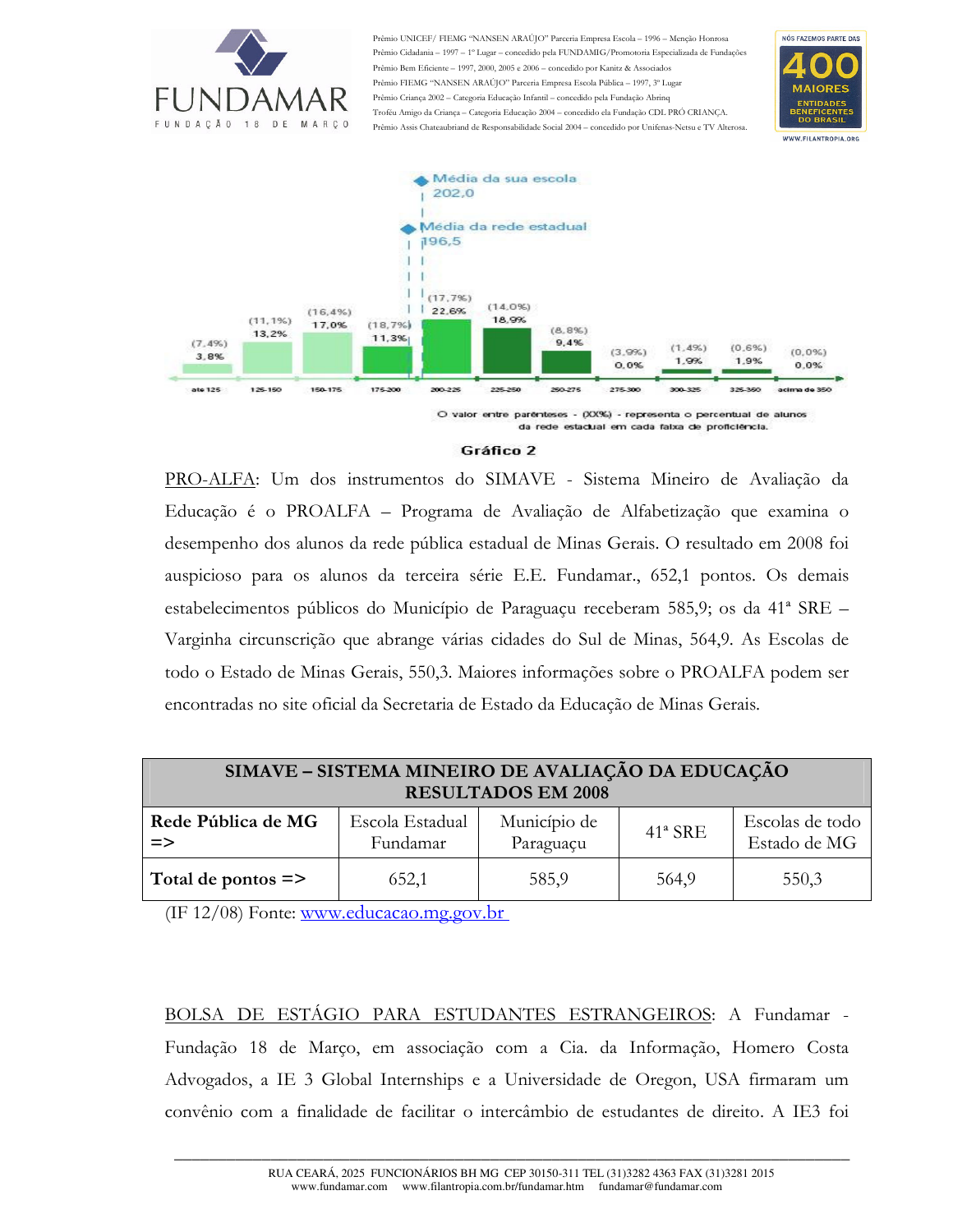

Prêmio UNICEF/ FIEMG "NANSEN ARAÚJO" Parceria Empresa Escola - 1996 - Menção Honrosa Prêmio Cidadania -- 1997 -- 1º Lugar -- concedido pela FUNDAMIG/Promotoria Especializada de Fundações Prêmio Bem Eficiente - 1997, 2000, 2005 e 2006 - concedido por Kanitz & Associados Prêmio FIEMG "NANSEN ARAÚJO" Parceria Empresa Escola Pública - 1997, 3º Lugar Prêmio Criança 2002 - Categoria Educação Infantil - concedido pela Fundação Abrinq Troféu Amigo da Crianca - Categoria Educação 2004 - concedido ela Fundação CDL PRÓ CRIANCA. Prêmio Assis Chateaubriand de Responsabilidade Social 2004 - concedido por Unifenas-Netsu e TV Alterosa.



instituída pelo Sistema Universitário de Oregon para propiciar a alunos norte-americanos a oportunidade de conhecer legislações de outros países "in loco". A seleção dos candidatos se dá dentro de um sistema bem delineado que a IE# e a Universidade de Oregon adotam há mais de dez anos. Os candidatos inscritos têm que preencher também os requisitos exigidos pelo escritório de advocacia de Belo Horizonte. Se o candidato atender a todas as exigências contidas no regulamento de concessão de Bolsa e não dispuser de recursos próprios a Fundamar poderá dar suporte financeiros na sua estada na Capital do Estado de Minas Gerais. (IF 04/09)

ESCOLA EM TEMPO INTEGRAL: A Escola Estadual Fundamar foi reconhecida em 2.008 como entidade educacional de ensino que pratica o ensino em tempo integral. A comunicação trazida pelo Gerente do Projeto Escola Tempo Integral da Secretaria de Estado da Educação de Minas Gerais, Gustavo Nominato, durante a visita feita por ele à escola no dia 13 de março. O reconhecimento como escola de tempo integral permite que a escola receba recursos públicos mais robustos tanto para a merenda escolar quanto os vinculados à verba QESE – Quota Estadual do Salário Educação. (IF 05/09).

OFICINAS FUNDAMAR: As oficinas da E.E. Fundamar pesquisaram e testaram a produção de tintas a partir de pigmentos naturais, tanto de árvores quanto de diferentes tipos de solo com o propósito de resgatar também o conhecimento ou sabedoria popular. A primeira experiência, a cargo da monitora Ivonete Garoti, foi feita com vários tipos de madeira, como o Ipê, Peroba rosa, Imbuia, Pau Brasil. Relata a pesquisadora. A pesquisa com pigmentos a partir de solos de diversas cores foi realizada pelas monitoras Tereza e Monaliza do Couto, ambas monitoras da oficina de Cestaria. A proposta da E.E. Fundamar foi a de repassar esse conhecimento para os alunos das oficinas. (IF  $04/09$ )

CINCO REFEICÕES DIÁRIAS: A Escola Estadual Fundamar proporcionou em 2.008 cinco refeições diárias que evidentemente não seriam cobertas pela Merenda Escolar oferecida pelo Governo, de apenas R\$ 0,85 (oitenta e cinco centavos) por aluno. Para tanto a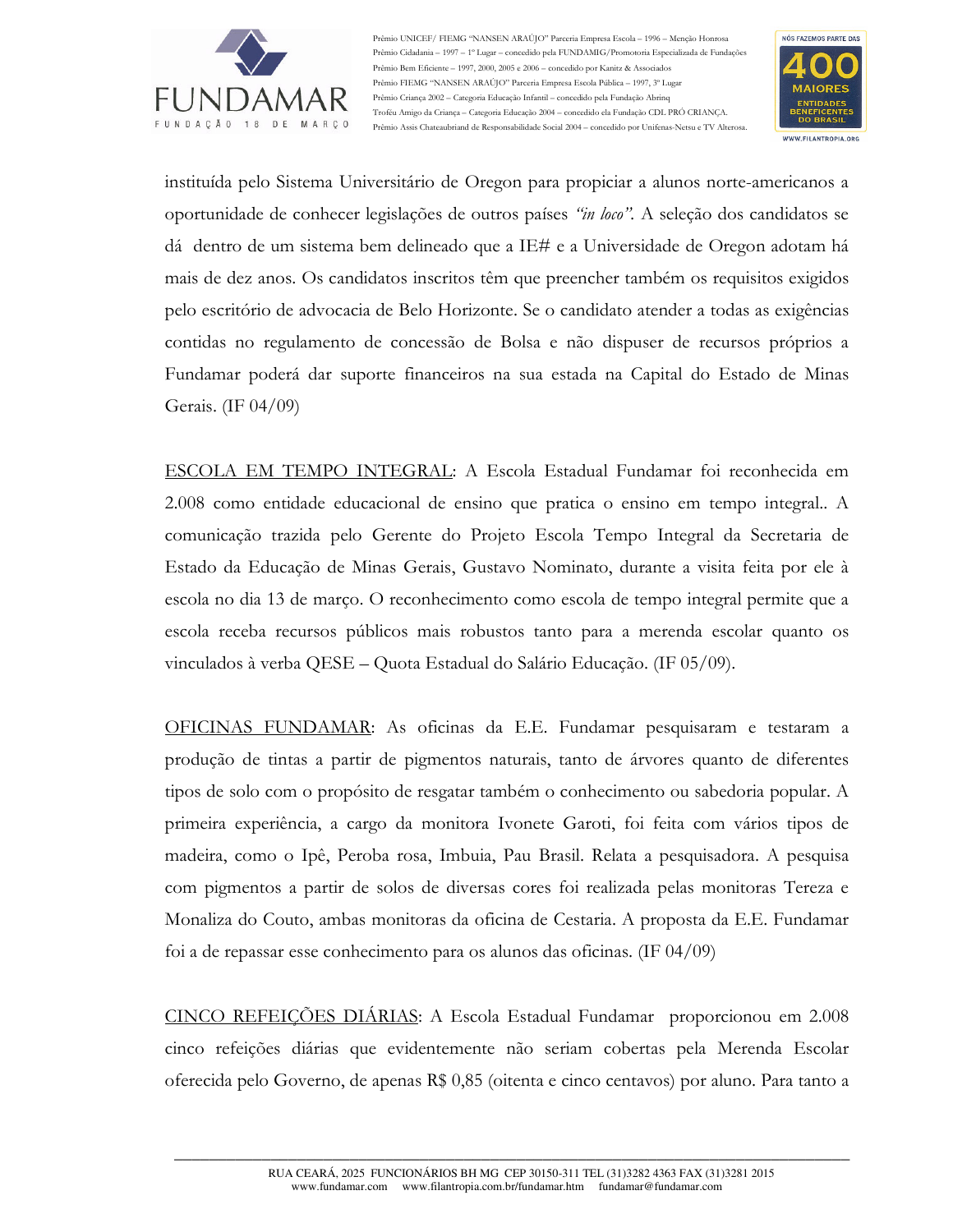

Prêmio UNICEF/ FIEMG "NANSEN ARAUJO" Parceria Empresa Escola – 1996 – Menção Honrosa Prêmio Cidadania – 1997 – 1º Lugar – concedido pela FUNDAMIG/Promotoria Especializada de Fundações Prêmio Bem Eficiente – 1997, 2000, 2005 e 2006 – concedido por Kanitz & Associados Prêmio FIEMG "NANSEN ARAÚJO" Parceria Empresa Escola Pública - 1997, 3º Lugar Prêmio Criança 2002 – Categoria Educação Infantil – concedido pela Fundação Abrinq Troféu Amigo da Criança – Categoria Educação 2004 – concedido ela Fundação CDL PRO CRIANÇA. Prêmio Assis Chateaubriand de Responsabilidade Social 2004 - concedido por Unifenas-Netsu e TV Alterosa.



E.E. Fundamar manteve POMAR, HORTA e PADARIA, esta última consegue produzir cerca de 1.200 pães diariamente. (IF 05/08)

<u>DEPOIMENTO: A FUNDAMAR:</u>. A instituição recebeu através da família da primeira diretora da E.E. Fundamar, senhora Maria Consuelo Silva, carinhosamente conhecida como dona Conchita, falecida em 2007, um depoimento veiculado no Informativo de junho de 2.008. O aludido depoimento resgata parte da história da E.E. Fundamar, aos olhos de quem contribui com uma parcela importante para o sucesso do projeto. (IF 06/09)

<u>CONVÊNIO</u>: A Fundamar - Fundação 18 de Março celebrou com o SESI/MG convênio para a concessão de novos equipamentos odontológicos à escola. O consultório odontológico da Fazenda Escola Fundamar desde Março oferece mais conforto e mais eficácia ao trabalho dos dentistas, estes também mantidos pelo mesmo convênio. Ressalta-se que o convênio possibilita a concessão mensal de 110 bolsas para assistência odontológica.  $($ IF 07/08 $)$ 

INCLUSÃO DIGITAL: Recursos da ordem de R\$ 20.000,00 (vinte mil reais) foram disponibilizados pelo gabinete do deputado estadual Wander Borges e esta verba foi investida na modernização da Oficina de Digitação da E.E. Fundamar. Esse recurso foi alocado para a Fundamar - Fundação 18 de Março graças à gentileza da assessora do deputado, senhora Carmen Teresa e ao empenho da diretora vice-presidente da Fundamar, Maria de Lujan Seabra de Carvalho Costa. O dinheiro serviu para substituir os doze computadores em uso. Além disso, o gabinete do deputado ainda concedeu o montante de R\$ 5.000,00 para serem gastos com a multimídia. (IF 07/08)

<u>PRIMEIRO SIMPOSIO DE EDUCAÇÃO</u>: A supervisora e a monitora da Cestaria da E.E. Fundamar, Maria Goreti Vinagre Dias e Monaliza Graciane Couto Ferreira, participaram do Primeiro Simpósio de Educação - "Professor: Sentimentos em Educação", no Palace Hotel em Poços de Caldas, nos dias 01, 02, 03 e 04/05, perfazendo um total de 20hs. Celso Antunes - Ms, Prof. Dr. Nilbo Nogueira, Prof. Raul Ferreira Neto - Ms, Dra. Maria Beatriz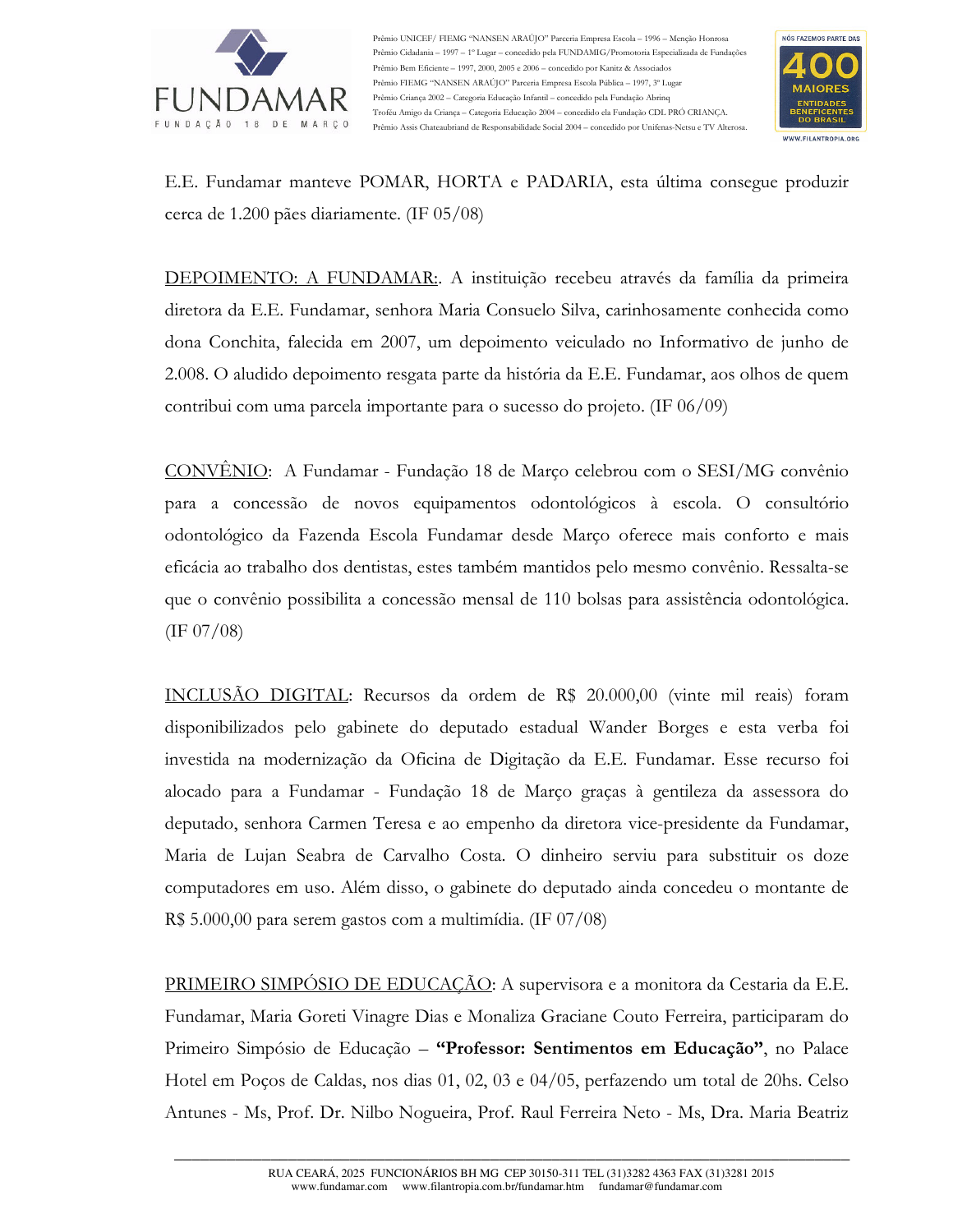

Prêmio UNICEF/ FIEMG "NANSEN ARAÚJO" Parceria Empresa Escola - 1996 - Menção Honrosa Prêmio Cidadania - 1997 - 1º Lugar - concedido pela FUNDAMIG/Promotoria Especializada de Fundações Prêmio Bem Eficiente - 1997, 2000, 2005 e 2006 - concedido por Kanitz & Associados Prêmio FIEMG "NANSEN ARAÚJO" Parceria Empresa Escola Pública - 1997, 3º Lugar Prêmio Criança 2002 - Categoria Educação Infantil - concedido pela Fundação Abrinq Troféu Amigo da Crianca - Categoria Educação 2004 - concedido ela Fundação CDL PRÓ CRIANCA. Prêmio Assis Chateaubriand de Responsabilidade Social 2004 - concedido por Unifenas-Netsu e TV Alterosa.



Loureiro e o Prof. Hélio Barbosa foram os palestrantes. O evento foi concomitante com o 24° ENAF – Encontro Nacional de Atividades Físicas, que neste ano abriu espaço para os educadores que trabalham desde a creche até o Ensino médio. Ambas auferiram da bolsa de manutenção concedida pela Fundamar. (IF 07/08)

NOVO CONVÊNIO: Novos tempos se abriram para o Projeto Fazenda Escola Fundamar neste ano da graça de 2008. Foi assinado em  $16/07/2008$  um aditamento ao convênio em vigor entre a Secretaria de Estado da Educação de Minas Gerais e a Fundamar - Fundação 18 de Marco, com sede em Belo Horizonte. Nenhuma novidade na verdade, mas houve o reconhecimento oficial de que o que tem diferenciado a E.E. Fundamar das demais escolas estaduais é a participação predominante da iniciativa privada na sua administração. Foi a prevalência da iniciativa privada na administração da E.E. Fundamar que deu vida ao empreendimento e lhe garantiu o sucesso hoje reconhecido  $(08/08)$ 

TRANSPORTE E MERENDAS RENOVADOS: Outro fato importante ocorreu em 2008 para a consolidação do Projeto Fazenda Escola Fundamar. Graças à mobilização da sociedade local e a posição firme da Diretoria da Fundamar, o transporte dos alunos da E.E. Fundamar foi assumido pelas Prefeituras de Paraguaçu e Machado que se comprometeram a manter um serviço igual ou até melhor do que o que vinha sendo oferecido pela Fundamar.  $(IF 08/08)$ 

EDITORIA FUNDAMAR: Novos entendimentos foram estabelecidos pela Fundamar -Fundação 18 de Março com Editora Universidade de Brasília. Deles deverão resultar, no primeiro passo, a segunda edição de "Rosas e Pedras do Meu Caminho" de Carlos Lacerda, corrigida e aumentada com um minucioso índice onomástico. Como terceiro co-editor estará a Imprensa Oficial de São Paulo que já manteve co-edição de outros livros de Carlos Lacerda, cujos originais se encontravam no Arquivo guardado pela Biblioteca Central da Universidade de Brasília. Os livros co-editados pela Fundamar estão programados, conforme contrato, para serem doados a bibliotecas públicas e a bibliotecas de escolas oficiais ou particulares que comprovem a manutenção de um bom sistema de leitura. (IF 08/08)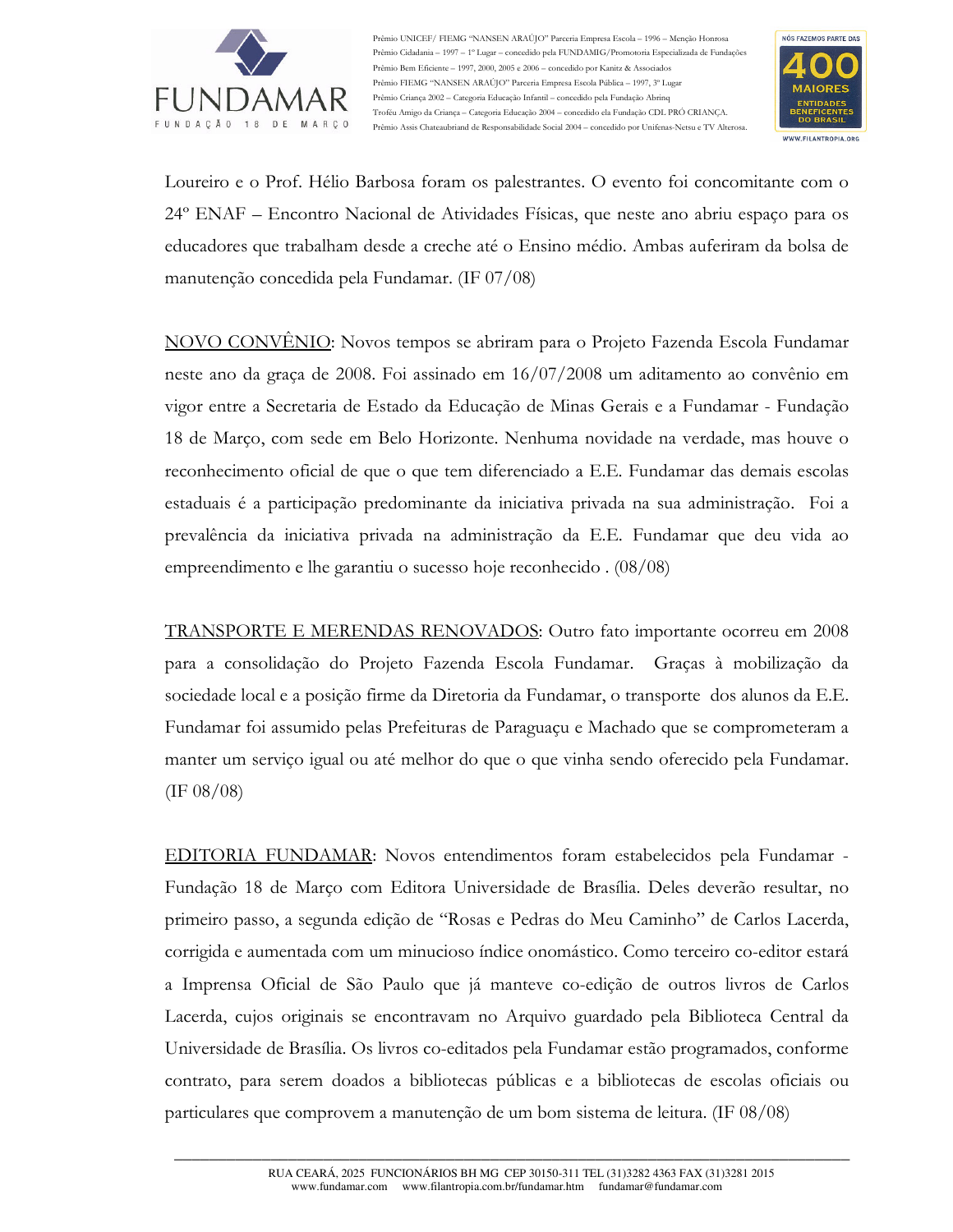

Prêmio UNICEF/ FIEMG "NANSEN ARAÚJO" Parceria Empresa Escola - 1996 - Menção Honrosa Prêmio Cidadania -- 1997 -- 1º Lugar -- concedido pela FUNDAMIG/Promotoria Especializada de Fundações Prêmio Bem Eficiente - 1997, 2000, 2005 e 2006 - concedido por Kanitz & Associados Prêmio FIEMG "NANSEN ARAÚJO" Parceria Empresa Escola Pública - 1997, 3º Lugar Prêmio Criança 2002 - Categoria Educação Infantil - concedido pela Fundação Abrino Troféu Amigo da Crianca - Categoria Educação 2004 - concedido ela Fundação CDL PRÓ CRIANCA. Prêmio Assis Chateaubriand de Responsabilidade Social 2004 - concedido por Unifenas-Netsu e TV Alterosa.



TECNOLOGIA SOCIAL DE PRIMEIRO MUNDO: Os dezessete monitores das oficinas da Escola Estadual Fundamar já estão familiarizados com a TIC - Tecnologia de Informação e Comunicação. Esta familiaridade possibilitou aos integrantes do corpo docente da E.E. Fundamar e seus auxiliares troquem seus relatórios pedagógicos por e-mails entre eles e com a Supervisora. Isto constitui um avanço e tanto para a maior integração entre as diversas oficinas com o fito de permitir um trabalho conjunto. (IF 08/08)

ATIVIDADES NA ÁREA COMUNITÁRIA: No dia 12 de junho foi realizada na Escola Estadual Fundamar a multivacinação das crianças até cinco anos de idade. Vacinadas duas com menos de um ano; três com um ano e com dois anos, oito. A maior quantidade de vacinas foi aplicada nas crianças de três e quatro anos que receberam dezenove e vinte vacinas respectivamente. De cinco anos, nove. No total, 61 vacinas foram aplicadas com sucesso. Nos meses de abril, maio e junho a Conferência São Vicente de Paula de Paraguaçu enviou para a Fazenda Escola Fundamar cinco cestas básicas, distribuídas em seguida para as famílias da comunidade que se encontram em estado de vulnerabilidade social na avaliação da assistente social. (IF  $08/08$ )

FIM DE SEMESTRE BEM COMEMORADO: O encerramento das aulas do primeiro semestre de 2008 da E.E. Fundamar teve características diferentes este ano. A Fazenda Santa Rita, patrona e vizinha doou uma tenra novilha que proporcionou um farto churrasco para os alunos maiores. Aos menores e aos maiores também ficaram reservados os produtos da Danone de Poços de Caldas que os entregou às vésperas do encerramento das aulas em um caminhão de bom tamanho com 7200 quilos de danoninhos. (IF  $09/08$ )

RESULTADOS DO PROJETO FAZENDA ESCOLA FUNDAMAR: Fundação 18 de Marco resolveu encampar em 1984 a idéia da Fazenda Escola Fundamar com o propósito principal de reter o homem no campo. Evidentemente a E.E. Fundamar não impediu a continuidade desse êxodo, mas diminuiu muito o seu ímpeto como acaba de comprovar interessante trabalho de campo e de pesquisa feito pelo auxiliar de assistente social Jivanildo de Paulo Gonçalves. Este relatório mostra a influência da E.E. Fundamar na região em que atua. Publicamos apenas a sua conclusão. Ei-la (IF 09/08): "A pesquisa realizada confirmou nossa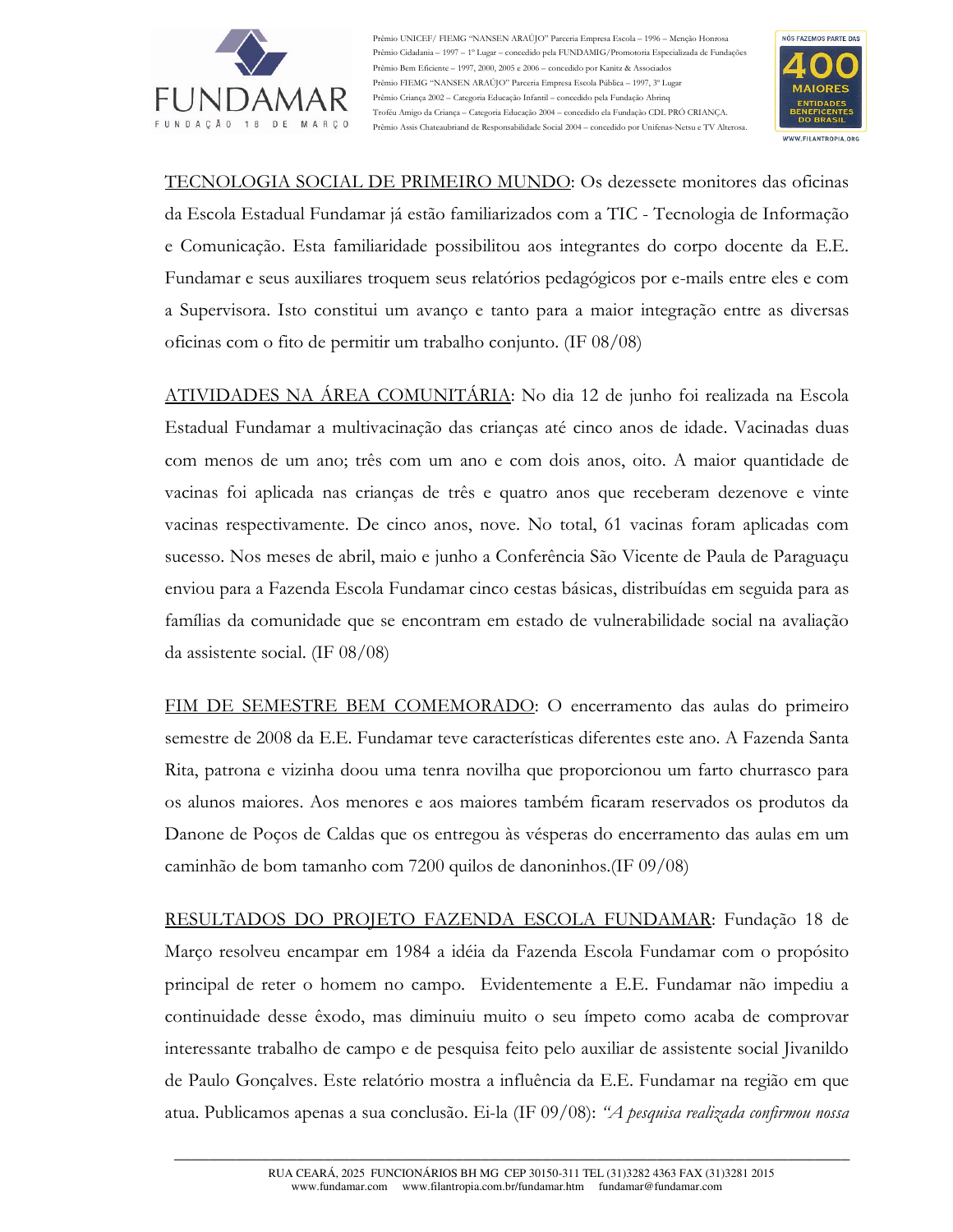

Prêmio UNICEF/ FIEMG "NANSEN ARAÚJO" Parceria Empresa Escola - 1996 - Menção Honrosa Prêmio Cidadania -- 1997 -- 1º Lugar -- concedido pela FUNDAMIG/Promotoria Especializada de Fundações Prêmio Bem Eficiente - 1997, 2000, 2005 e 2006 - concedido por Kanitz & Associados Prêmio FIEMG "NANSEN ARAÚJO" Parceria Empresa Escola Pública - 1997, 3º Lugar Prêmio Criança 2002 - Categoria Educação Infantil - concedido pela Fundação Abrinq Troféu Amigo da Crianca - Categoria Educação 2004 - concedido ela Fundação CDL PRÓ CRIANCA. Prêmio Assis Chateaubriand de Responsabilidade Social 2004 - concedido por Unifenas-Netsu e TV Alterosa



hipótese inicial da existência de um forte vínculo histórico entre a comunidade rural e a Escola Fundamar. A apesar do alto índice de rotatividade das famílias no campo e o intenso êxodo para a zona urbana, há significativo remanescente de ex-alunos no meio rural. Esta conclusão sugere que a E.E. Fundamar vem atuando como fator de atratividade para a fixação dessas famílias em seu entorno, uma vez que o extenso território rural de sua abrangência (os ônibus circulam mais de 400 quilômetros diariamente) favorece tal mobilidade. O **quadro abaixo** demonstra o grande número de assalariados beneficiados pela Escola Fundamar e a redução dos pequenos proprietários absorvidos pelas Fazendas maiores, classe hoje reduzida a menos de  $10\%$ ".

Tabela nº 7 – Distribuição das famílias zona rural de acordo com o domicílio e relação de trabalho

| <b>SETORES</b>                      |    | PAPAGAIO   OUVIDOR | <b>MACUCO</b> | <b>TOTAL</b> | $\frac{0}{0}$ |
|-------------------------------------|----|--------------------|---------------|--------------|---------------|
| Assalariados                        | 30 | 15                 | 32            | 77           |               |
| Pequenos Proprietários              | 01 |                    | 10            | 12           | 9,5           |
| Pequenos Proprietários/Assalariados | 10 | 10                 | 17            | 37           | 29,5          |
| <b>TOTAL</b>                        |    |                    |               |              | 100           |

Fonte: Serviço Social – E. E. Fundamar - 05.08.2008

EX ALUNOS DA E.E. FUNDAMAR: Em fase de recuperação os registros de notícias sobre ex-alunos da E.E. Fundamar anotamos que o ex-aluno Pedro Henrique dos Reis visitou a escola em agosto de 2005 quando revelou que já estava formado como técnico agrícola, diplomado pela Escola Federal Agro-Técnica de Machado. Mara Arruda Farias, formada na E.E. Fundamar, em 2005, foi contratada pela Fazenda Rancho Feliz para prestar serviços no escritório de administração desta empresa. Outro ex-aluno da E.E. Fundamar é o Nildo Antônio de Paiva. Aperfeiçoou-se em História. Em 2005 obteve Bolsa de Estudos para defender a tese "História e Construção Social no Brasil" na Faculdade da Unincor -Universidade do Vale do Rio Verde, de Três Corações e hoje faz parte do corpo de professores estaduais lecionando em uma das escolas de Paraguaçu. (IF  $10/08$ )

DEPARTAMENTO DE BOLSAS FUNDAMAR: Em 2.008 foram acompanhadas 48 Bolsas, 19 de Estudo, 5 de Manutenção, 5 de Doação de Livros Jurídicos e 19 de Estágio em Escritório de Advocacia. As Bolsas de Estudo estão distribuídas para Faculdades de Direito,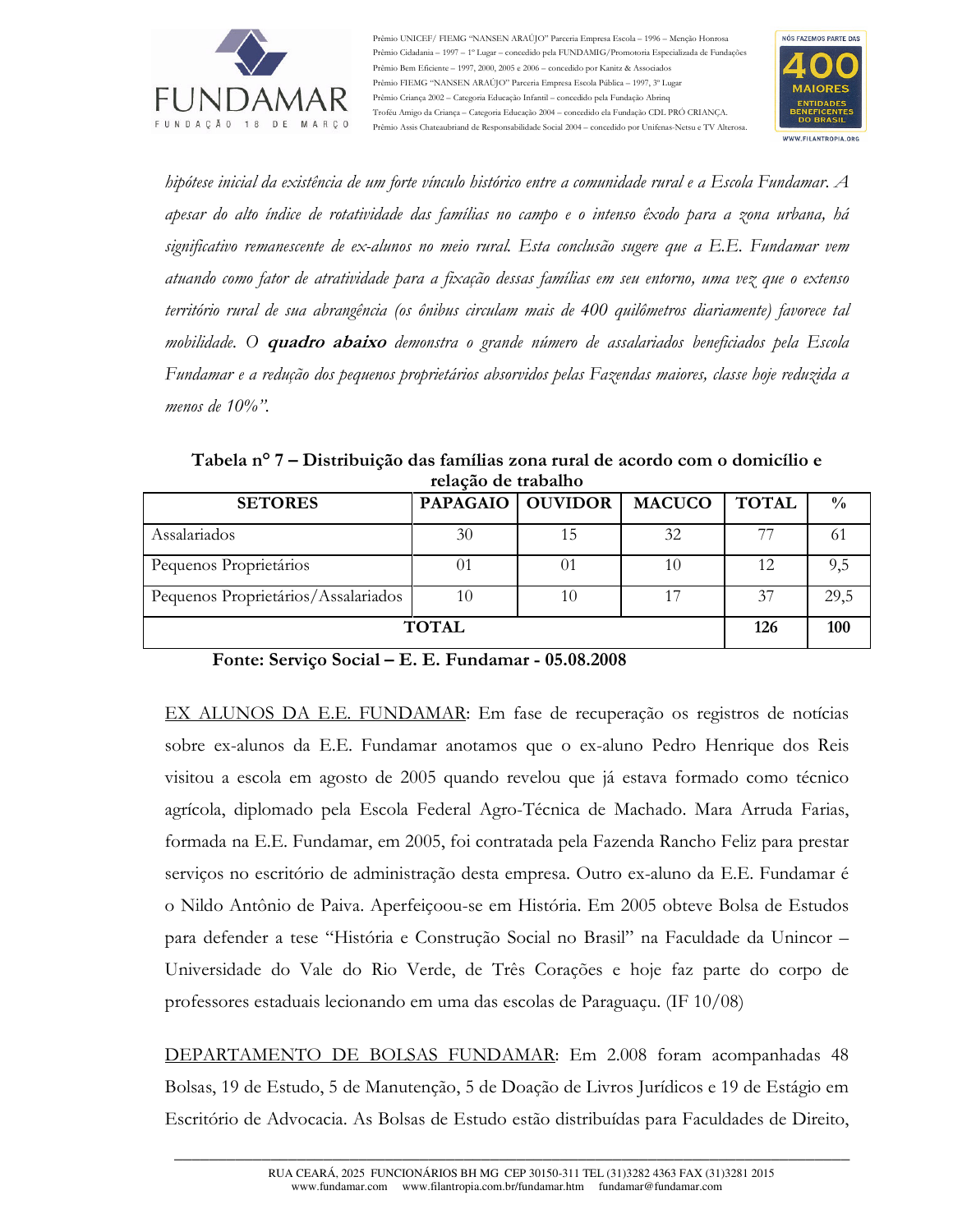

Prêmio UNICEF/ FIEMG "NANSEN ARAÚJO" Parceria Empresa Escola - 1996 - Menção Honrosa Prêmio Cidadania - 1997 - 1º Lugar - concedido pela FUNDAMIG/Promotoria Especializada de Fundações Prêmio Bem Eficiente - 1997, 2000, 2005 e 2006 - concedido por Kanitz & Associados Prêmio FIEMG "NANSEN ARAÚJO" Parceria Empresa Escola Pública - 1997, 3º Lugar Prêmio Criança 2002 - Categoria Educação Infantil - concedido pela Fundação Abrino Troféu Amigo da Crianca - Categoria Educação 2004 - concedido ela Fundação CDL PRÓ CRIANCA. Prêmio Assis Chateaubriand de Responsabilidade Social 2004 - concedido por Unifenas-Netsu e TV Alterosa.



de Administração de Empresas, de Cinema, de Engenharia Ambiental, de Serviço Social, de Sommelier, de Enfermagem e de Ciências Contábeis. Eram 19 as Bolsas de Estudo no início do segundo semestre, mas três foram canceladas. As Bolsas de Estudo foram concedidas para cursos nas seguintes Faculdades brasileiras: Newton Paiva-MG (2), PUC-MG (3), FUMEC-MG (4), UNI-BH (1), Estácio de Sá-MG (1), FEAD-MG (1), UNA-BH (3), Unifenas-BH (1), Faculdade São Camilo-SP (1), e UNIS - (Centro Universitário do Sul de Minas), em Varginha (1) e um bolsista que cursou o ensino fundamental em escola particular de BH. As Bolsas de Manutenção ficaram reduzidas em 2008 a cinco. (IF 11/08).

BOLSA DE LIVROS DESEMBARGADOR JOSÉ ARTHUR PEREIRA DE CARVALHO: A Bolsa de livros foi concedida em 2008 a cinco candidatos e todos eles receberam os livros listados por eles próprios, totalizando o valor de R\$ 713,40, a saber:  $(\text{IF } 11/08)$ 

| <b>BENEFICIÁRIOS</b>      | <b>LIVROS DOADOS</b>                                                                                                                                                                                                                                               |
|---------------------------|--------------------------------------------------------------------------------------------------------------------------------------------------------------------------------------------------------------------------------------------------------------------|
| Rhayza Flávia Guimarães   | 1 CAPEZ, Fernando. Curso de Processo Penal. 14.<br>ed. rev. e atual. São Paulo: Saraiva, 2007.<br>1. THEODORO JÚNIOR, Humberto. Curso de<br>Direito Processual Civil. 49.ed. Rio de Janeiro:<br>Forense, 2008 1v.                                                  |
| Wander Antônio da Silva   | 1. Vade Mecum 2008. Ed. Saraiya<br>1. Curso de Direito Processual Civil v.1. - Humberto<br>Teodoro Júnior. Editora Forense, 47ª Edição 2007                                                                                                                        |
| Fernanda Costa Santos     | 1. Elpídio Donizetti, Curso Didático de direito<br>Processual Civil. 10 <sup>ª</sup> Edição. Lumen Juris 2008.<br>1. Teoria Geral do Processo de Antonio Carlos de<br>Araújo Cintra, Ada Pellegrini Grinover e Candido<br>Rangel Dinamarco. 24ª Edição. Malheiros. |
| Elzeli da Silva Rodrigues | 1. Curso de Dir. Constitucional positivo-30 <sup>ª</sup> ed. 2008 -<br>Silva, José Afonso da/ Malheiros<br>1. Direito Comercial Títulos de Crédito e contratos<br>mercantis, Vol. 22 - Carlos Roberto Gonçalves - Saraiva                                          |
| Andrei Felipe Valandro    | 1. THEODORO JÚNIOR, Humberto. Curso de<br>Direito Processual Civil. Vol. II. Forense.<br>1. TOURINHO FILHO, Fernando da Costa. Manual<br>de Processo Penal. São Paulo: Saraiva 2008                                                                                |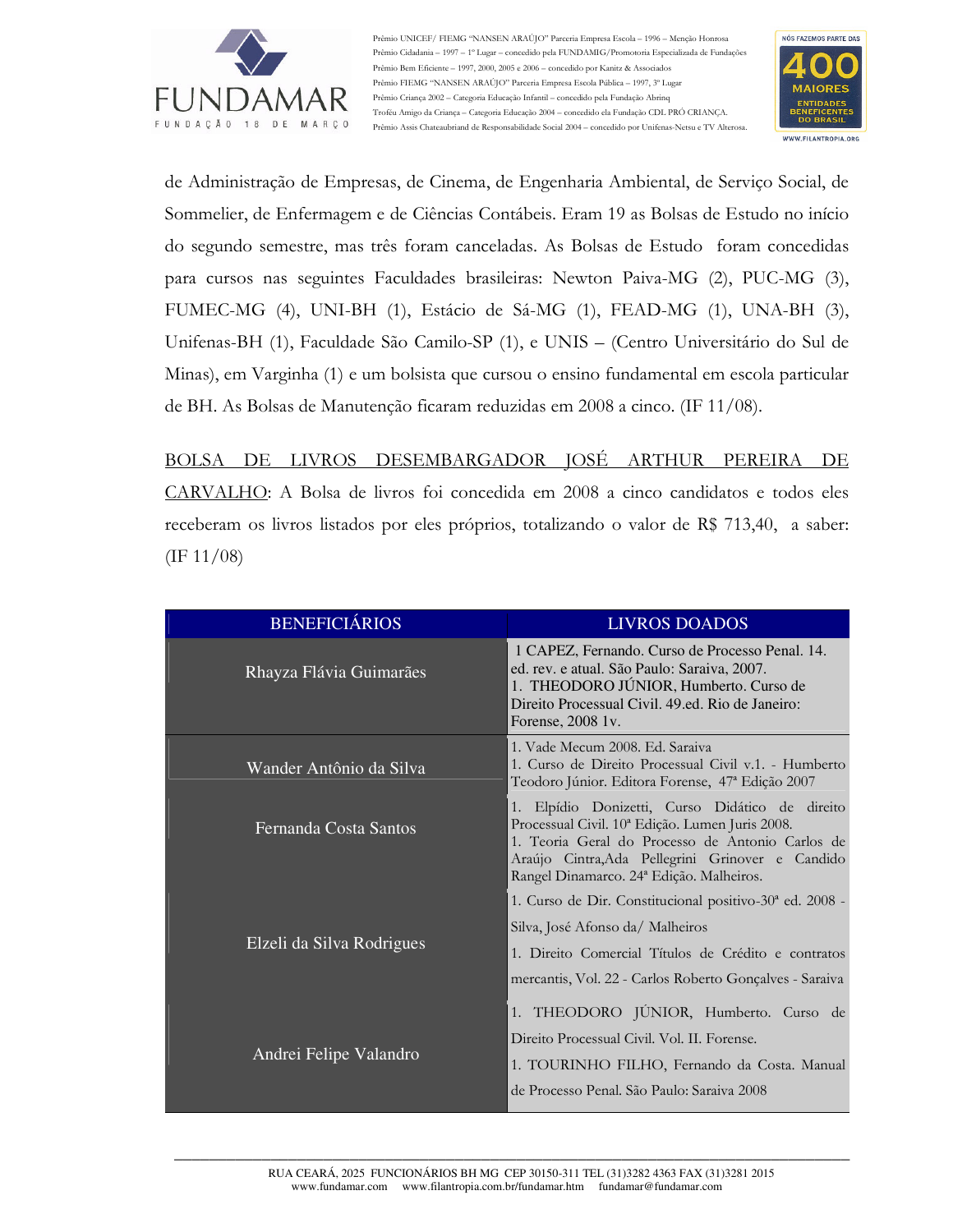

Prêmio UNICEF/ FIEMG "NANSEN ARAÚJO" Parceria Empresa Escola - 1996 - Menção Honrosa Prêmio Cidadania -- 1997 -- 1º Lugar -- concedido pela FUNDAMIG/Promotoria Especializada de Fundações Prêmio Bem Eficiente - 1997, 2000, 2005 e 2006 - concedido por Kanitz & Associados Prêmio FIEMG "NANSEN ARAÚJO" Parceria Empresa Escola Pública - 1997, 3º Lugar Prêmio Criança 2002 - Categoria Educação Infantil - concedido pela Fundação Abrinq Troféu Amigo da Crianca - Categoria Educação 2004 - concedido ela Fundação CDL PRÓ CRIANCA. Prêmio Assis Chateaubriand de Responsabilidade Social 2004 - concedido por Unifenas-Netsu e TV Alterosa.



FUNDAMAR NA PUC-MG: No dia 02 de outubro a assistente social da E.E. Fundamar, Maria Lúcia Prado Costa, apresentou no GEPPDOC - Grupo de Estudos e Pesquisas sobre Profissão Docente do Programa de Pós-graduação em Educação da PUC-MG, um trabalho denominado "Pesquisa como Atividade Permanente em uma Escola Pública do Campo". O foco da apresentação foi o projeto Cadernos de Estudos Sociais Fundamar em desenvolvimento nas séries iniciais da educação básica desde 1993 na E.E. Fundamar. (IF  $11/08$ 

LIVRO NOVO: A Fundamar - Fundação 18 de Marco, por gentileza de Homero Costa Advogados, recebeu diversos exemplares do livro "Dr. Machado – o Direito na vida e na obra de Machado de Assis", escrito por Cássio Schubsky e Miguel Matos. Embora indiretamente, a Fundamar participa assim das comemorações que estão enaltecendo MACHADO DE ASSIS por ocasião do centenário da morte do maior escritor brasileiro. (IF  $11/08$ 

RESULTADOS SOCIAIS ALCANCADOS PELA FUNDAMAR: Os resultados sociais alcancados pela Fundamar no ano de 2.008 demonstram o sucesso dos diversos projetos encampados pela Fundação. Destaque-se o número de famílias atendidas. Como é de conhecimento comum o transporte dos alunos da E.E. Fundamar foi assumido pelas Prefeituras Municipais de Machado e Paraguaçu, razão pela qual o campo destinado a essa informação encontra-se em branco.

| RESULTADOS SOCIAIS ALCANÇADOS PELA FUNDAMAR - FUNDAÇÃO 18 DE MARÇO |                                           |                                                  |                              |                                                        |                                    |                                                 |
|--------------------------------------------------------------------|-------------------------------------------|--------------------------------------------------|------------------------------|--------------------------------------------------------|------------------------------------|-------------------------------------------------|
| 1978 - 2008                                                        |                                           |                                                  |                              |                                                        |                                    |                                                 |
| Ano                                                                | <b>Bolsas</b><br>Concedidas/<br>Convênios | Matrículas E.<br>E. Fundamar<br><b>Gratuitas</b> | Famílias<br><b>Atendidas</b> | Número Refeições<br>e Lanches E. E.<br><b>Fundamar</b> | <b>Livros</b><br><b>Publicados</b> | Kilometragem<br>rodada pelos<br>ônibus Fundamar |
| 1978 a 1982                                                        |                                           |                                                  | $\theta$                     |                                                        | 0                                  | $\theta$                                        |
| 1983 a 1987                                                        | 28                                        | 467                                              | 207                          | 255.220                                                | 03                                 | 94.330                                          |
| 1988 a 1992                                                        | 37                                        | 1.827                                            | 814                          | 1.001.338                                              | $\Omega$                           | 313.161                                         |
| 1993 a 1997                                                        | 78                                        | 2.498                                            | 1.131                        | 1.465.725                                              | 04                                 | 355.370                                         |
| 1998 a 2002                                                        | 59                                        | 2.638                                            | 1.288                        | 2.126.749                                              | 03                                 | 491.534                                         |
| 2003 a 2007                                                        | 2.417                                     | 2.657                                            | 1.245                        | 3.017.740                                              | 11                                 | 615.700                                         |
| 2008                                                               | 1.158                                     | 515                                              | 252                          | 524.000                                                | $\Omega$                           | $***$                                           |
| <b>TOTAL</b>                                                       | 3.788                                     | 10.602                                           | 4.937                        | 8.390.772                                              | 21                                 | 1.870.095                                       |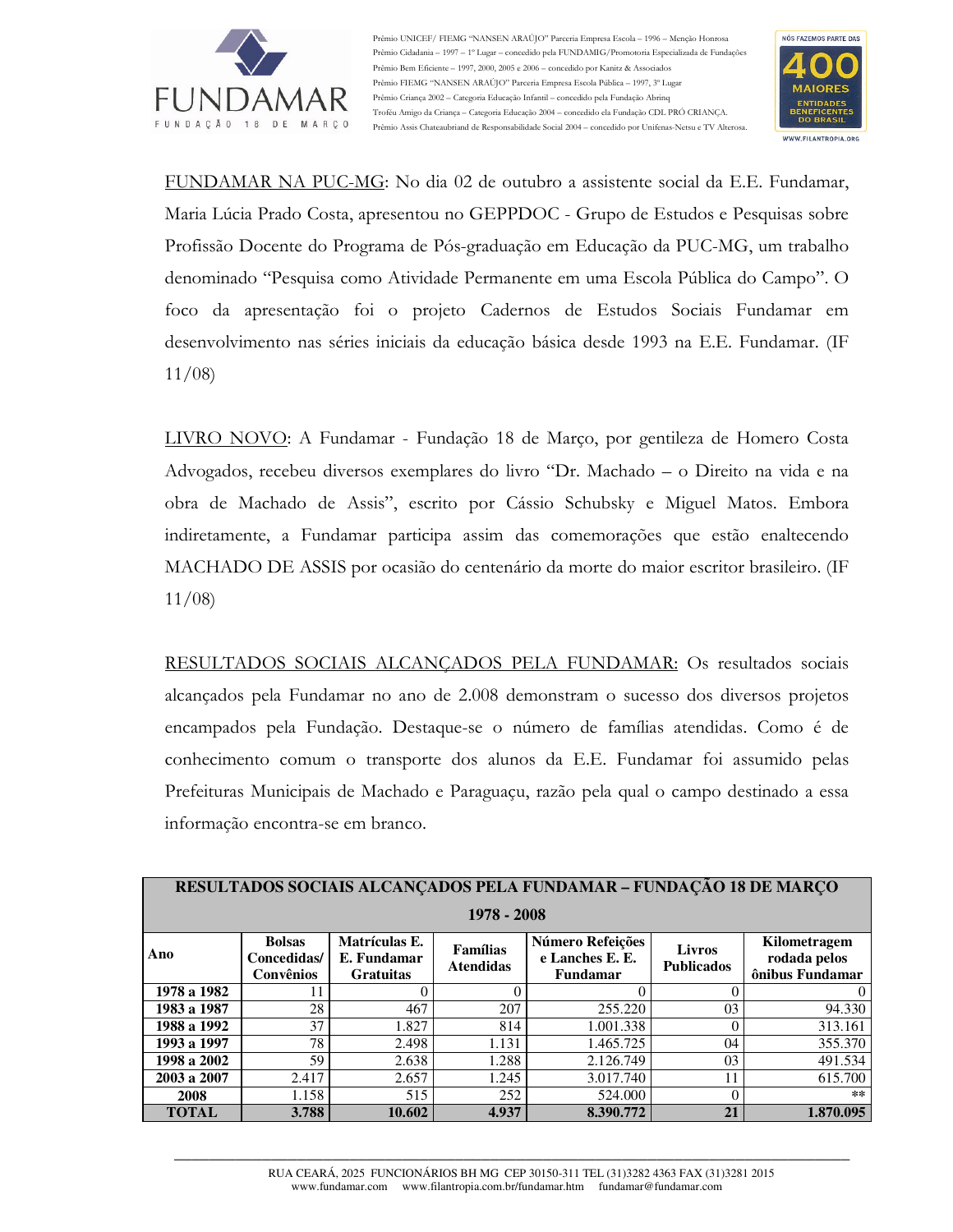

Prêmio UNICEF/ FIEMG "NANSEN ARAÚJO" Parceria Empresa Escola - 1996 - Menção Honrosa Prêmio Cidadania - 1997 - 1º Lugar - concedido pela FUNDAMIG/Promotoria Especializada de Fundações Prêmio Bem Eficiente - 1997, 2000, 2005 e 2006 - concedido por Kanitz & Associados Prêmio FIEMG "NANSEN ARAÚJO" Parceria Empresa Escola Pública - 1997, 3º Lugar Prêmio Criança 2002 - Categoria Educação Infantil - concedido pela Fundação Abrino Troféu Amigo da Crianca - Categoria Educação 2004 - concedido ela Fundação CDL PRÓ CRIANCA. Prêmio Assis Chateaubriand de Responsabilidade Social 2004 - concedido por Unifenas-Netsu e TV Alterosa.



### VÍNCULO ENTRE A E.E. FUNDAMAR E A COMUNIDADE RURAL: Transcrevemos

trechos selecionados do relatório resultante da pesquisa realizada pelo departamento Social da E.E. Fundamar. "INTRODUÇÃO: Durante o mês de janeiro deste ano, quando da matrícula domiciliar realizada pelo Servico Social nos bairros rurais atendidos pela escola, foi feita uma pesquisa com as famílias dos alunos, tendo como objeto de estudo o vínculo que elas teriam com a Fundamar".

Foram entrevistados os pais ou responsáveis por domicílio rural, onde residisse algum aluno para a matrícula de 2008, tentando identificar os seguintes itens: 1<sup>o</sup>) Quais os ancestrais dos atuais alunos da Fundamar que estudaram na escola em anos anteriores; 2<sup>o</sup>) O período em que estudaram, observando-se um intervalo de 3 em 3 anos na ordem cronológica inversa a partir de 1984, ano de criação da escola Fundamar; 3<sup>o</sup>) No cabeçalho de cada ficha de entrevista foram identificados o setor espacial da comunidade e a relação de trabalho do chefe do domicílio (assalariado; pequeno proprietário; e ainda a conjugação das duas tipologias). Seriam nossas hipóteses: 1°) A existência de um vínculo histórico entre a comunidade rural e a Fundamar, apesar do alto índice de mobilidade dos alunos intensificado ao longo dos anos, predominantemente a partir de 2.000.

Nota: \* restrita ao primeiro semestre de 2008. (IF 10/08)

Fonte: Serviço Social E.E. Fundamar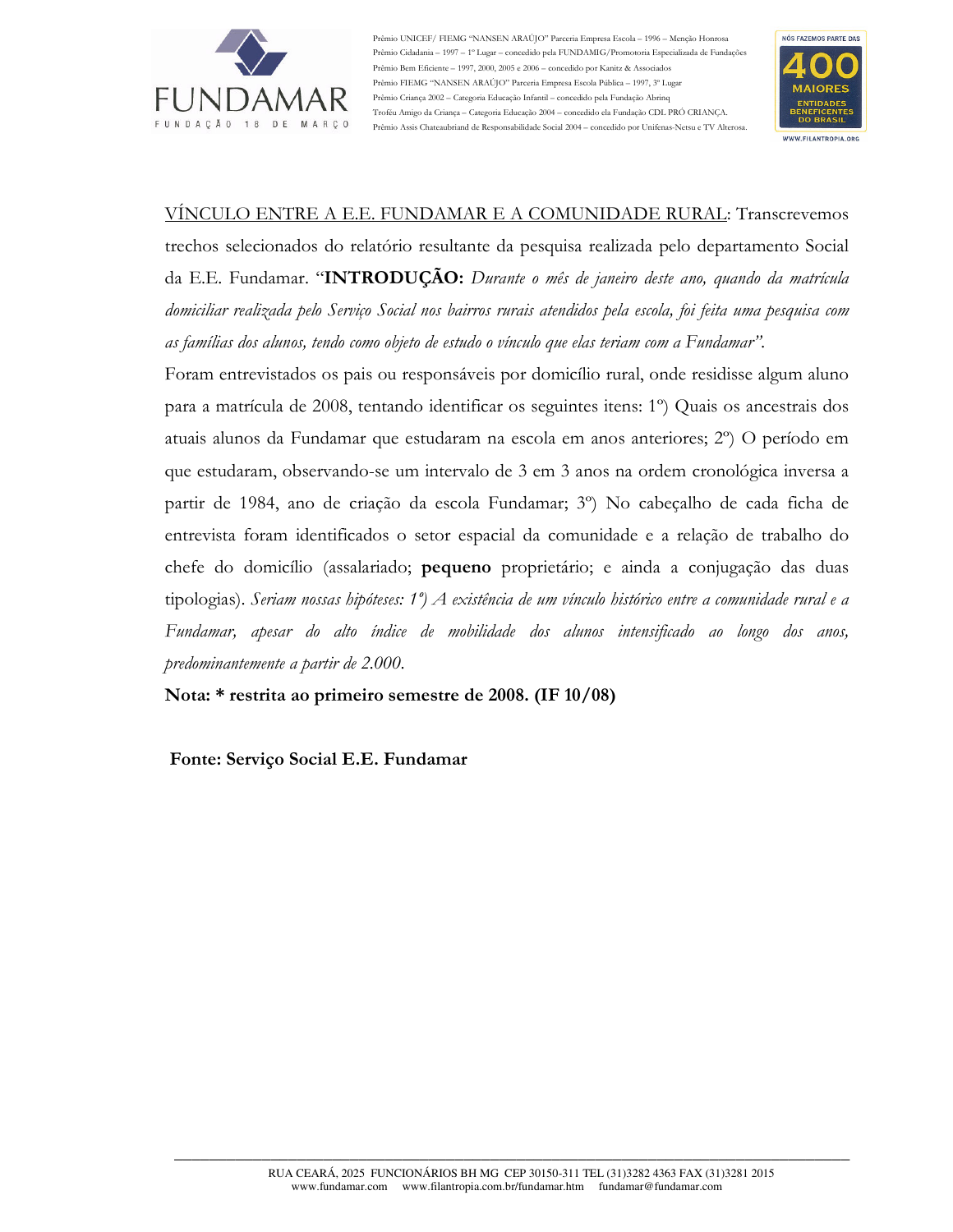

Prêmio UNICEF/ FIEMG "NANSEN ARAÚJO" Parceria Empresa Escola - 1996 - Menção Honrosa Prêmio Cidadania -- 1997 -- 1º Lugar -- concedido pela FUNDAMIG/Promotoria Especializada de Fundações Prêmio Bem Eficiente – 1997, 2000, 2005 e 2006 – concedido por Kanitz & Associados Prêmio FIEMG "NANSEN ARAÚJO" Parceria Empresa Escola Pública - 1997, 3º Lugar Prêmio Criança 2002 - Categoria Educação Infantil - concedido pela Fundação Abrinq Troféu Amigo da Criança - Categoria Educação 2004 - concedido ela Fundação CDL PRÓ CRIANÇA. Prêmio Assis Chateaubriand de Responsabilidade Social 2004 - concedido por Unifenas-Netsu e TV Alterosa.



| <b>MATRÍCULAS GERAL - 2008</b>                               |                     |  |  |  |  |
|--------------------------------------------------------------|---------------------|--|--|--|--|
| <b>EDUCAÇÃO INFANTIL</b>                                     | <b>Nº DE ALUNOS</b> |  |  |  |  |
| MATERNAL                                                     | 30                  |  |  |  |  |
| <b>PRÉ DE 4</b>                                              | 25                  |  |  |  |  |
| <b>PRÉ DE 5 A</b>                                            | 19                  |  |  |  |  |
| <b>PRÉ DE 5 B</b>                                            | 20                  |  |  |  |  |
| PRÉ DE 6 ANOS A                                              | 22                  |  |  |  |  |
| <b>PRÉ DE 6 ANOS B</b>                                       | $\overline{2}1$     |  |  |  |  |
| <b>SUBTOTAL</b>                                              | 137                 |  |  |  |  |
| 1º CICLO (1ª à 4ª SÉRIE)                                     |                     |  |  |  |  |
| 1ª série A                                                   | $\overline{27}$     |  |  |  |  |
| $1a$ série B                                                 | 27                  |  |  |  |  |
| 2ª série A                                                   | 26                  |  |  |  |  |
| 2 <sup>ª</sup> série B                                       | 25                  |  |  |  |  |
| 3ª série A                                                   | 24                  |  |  |  |  |
| 3ª série B                                                   | 24                  |  |  |  |  |
| $\overline{4}$ <sup>a</sup> série A                          | 28                  |  |  |  |  |
| 4ª série B                                                   | 27                  |  |  |  |  |
| <b>SUBTOTAL</b>                                              | 208                 |  |  |  |  |
| 2 <sup>º</sup> CICLO (5 <sup>ª</sup> à 8 <sup>ª</sup> SÉRIE) |                     |  |  |  |  |
| 5 <sup>ª</sup> série A                                       | 24                  |  |  |  |  |
| 5 <sup>ª</sup> série B                                       | 24                  |  |  |  |  |
| 6ª série A                                                   | 26                  |  |  |  |  |
| 6 <sup>ª</sup> série B                                       | 27                  |  |  |  |  |
| $\overline{7^{\mathsf{a}}}$ série A                          | 19                  |  |  |  |  |
| 7ª série B                                                   | 19                  |  |  |  |  |
| 8 <sup>ª</sup> série A                                       | 20                  |  |  |  |  |
| 8 <sup>ª</sup> série B                                       | 19                  |  |  |  |  |
| <b>SUBTOTAL</b>                                              | 178                 |  |  |  |  |
|                                                              |                     |  |  |  |  |
| <b>TOTAL GERAL</b>                                           | 523                 |  |  |  |  |

DATA: 31/01/2008

Fonte: Serviço Social E.E. Fundamar

Apesar de ser matéria relacionada ao exercício do relatório de 2.009 não se pode deixar de mencionar os números de matrículas efetuadas no presente ano. São 510 alunos, divididos da seguinte forma: 136 nas turmas de educação infantil, 200 e 174 nas turmas do 1º ciclo e 2º ciclo, respectivamente.